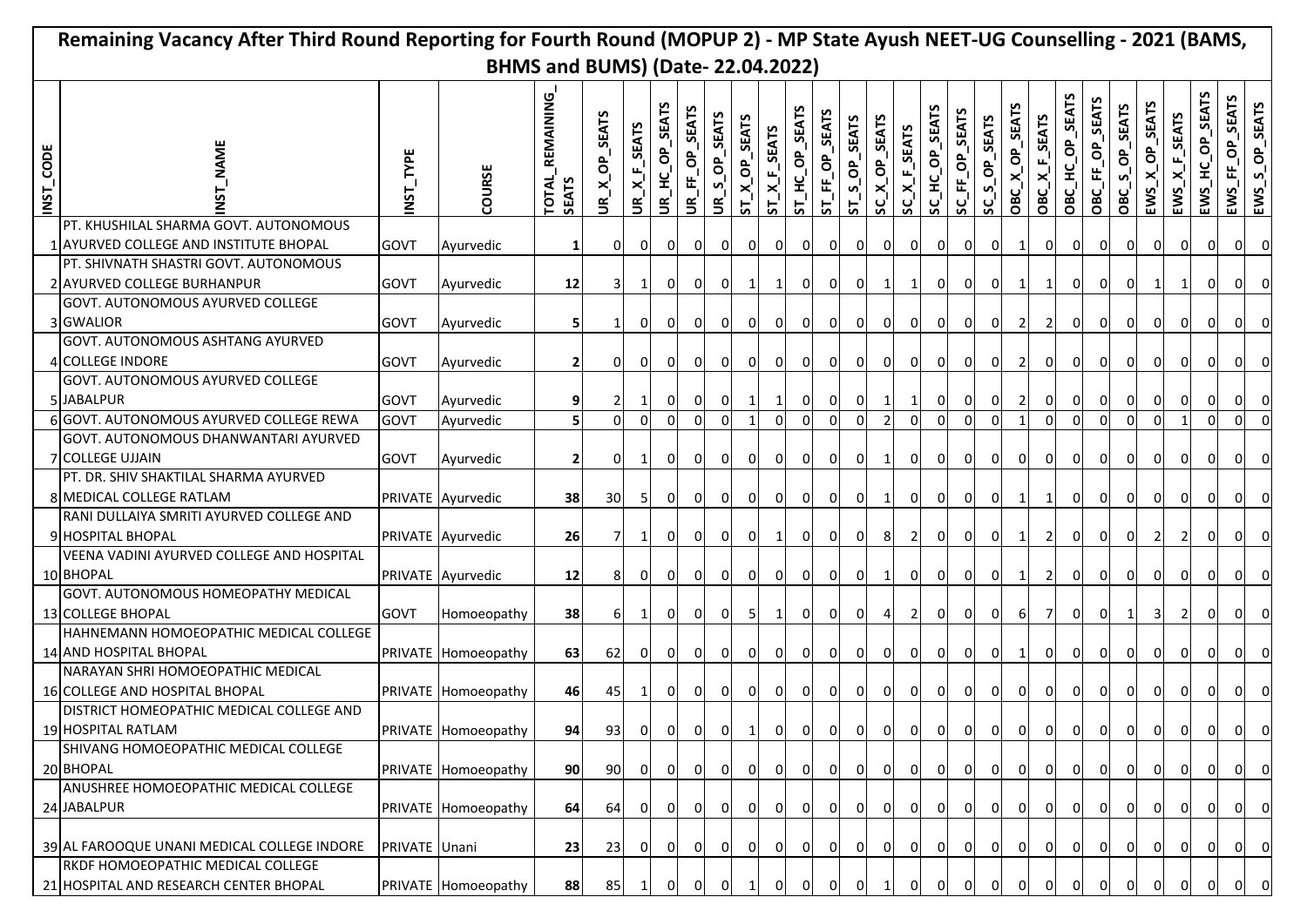| INST_CODE | <b>NAME</b>                                                                                              | TYPE<br>INST. | COURSE              | TOTAL REMAINING<br><b>SEATS</b> | SEATS<br>$X -$<br>£. | $X_F$ SEATS<br>$\widetilde{\mathsf{e}}$ | SEATS<br>UR_HC_OP | <b>SEATS</b><br>$-F = OP$<br>š. | S_OP_SEATS<br>$\mathbf{g}^{\prime}$ | n<br>$X$ <sup>OP</sup> _SEAT<br><u>51</u> | $ST_A F_S EATS$ | ST_HC_OP_SEATS | SEATS<br>$-F_0P_1$<br><u>ম</u> | OP_SEATS<br>$\frac{5}{5}$ | SC_X_OP_SEATS  | $SC\_X_F$ <sub>SEATS</sub> | SC_HC_OP_SEATS | SC_FF_OP_SEATS | OP_SEATS<br>$\mathbf{v}_i$<br>ပ္တ | OBC_X_OP_SEATS | OBC_X_F_SEATS  | OBC_HC_OP_SEATS | OBC_FF_OP_SEATS | SEATS<br>$S_0P_2$<br>OBC. | SEATS<br>$X^{\bullet}$<br>EWS <sup>-</sup> | $EWS\_X_F_SERTS$ | <b>SEATS</b><br>ô<br>EWS_HC | OP_SEATS<br>EWS_FF | EWS_S_OP_SEATS          |
|-----------|----------------------------------------------------------------------------------------------------------|---------------|---------------------|---------------------------------|----------------------|-----------------------------------------|-------------------|---------------------------------|-------------------------------------|-------------------------------------------|-----------------|----------------|--------------------------------|---------------------------|----------------|----------------------------|----------------|----------------|-----------------------------------|----------------|----------------|-----------------|-----------------|---------------------------|--------------------------------------------|------------------|-----------------------------|--------------------|-------------------------|
|           | IGM HOMOEOPATHIC MEDICAL COLLEGE HOSPITAL<br>22 AND RESEARCH CENTRE DHAR                                 |               | PRIVATE Homoeopathy | 92                              | 91                   | $\overline{0}$                          | οI                | 0                               | $\overline{0}$                      | 0                                         | $\overline{0}$  | 0              | $\overline{0}$                 | $\overline{0}$            | $\mathbf{1}$   | 0                          | $\overline{0}$ | 01             | $\overline{0}$                    | $\overline{0}$ | $\overline{0}$ | οı              | $\overline{0}$  | $\overline{0}$            | $\overline{0}$                             | ΟI               | 0                           | 01                 | $\overline{0}$          |
|           | SENDHWA HOMEOPATHIC MEDICAL COLLEGE AND<br>23 HOSPITAL BARWANI                                           |               | PRIVATE Homoeopathy | 86                              | 86                   | 0                                       | $\overline{0}$    | $\Omega$                        | $\overline{0}$                      | $\overline{\mathbf{0}}$                   | $\overline{0}$  | $\overline{0}$ | $\overline{0}$                 | $\overline{0}$            | $\mathbf{0}$   | $\overline{0}$             | $\overline{0}$ | οI             | $\overline{0}$                    | $\overline{0}$ | 0              | οı              | $\overline{0}$  | $\overline{0}$            | $\overline{\mathbf{0}}$                    | $\overline{0}$   | $\overline{0}$              | οı                 | $\Omega$                |
|           | SOPHIA HOMEOPATHIC MEDICAL COLLEGE<br>25 GWALIOR                                                         |               | PRIVATE Homoeopathy | 90                              | 90                   | $\overline{0}$                          | οı                | $\overline{0}$                  | $\overline{0}$                      | $\Omega$                                  | $\overline{0}$  | $\overline{0}$ | 0                              | οı                        | 0              | $\overline{0}$             | 0              | ΟI             | 0                                 | 0              | 0              |                 | 0               | $\overline{0}$            | $\overline{0}$                             | -01              | 01                          | 0                  | 0                       |
|           | MAHATMA GANDHI HOMOEOPATHIC MEDICAL<br>26 COLLEGE AND HOSPITAL JABALPUR                                  |               | PRIVATE Homoeopathy | 73                              | 73                   | $\overline{0}$                          | ΟI                | $\overline{0}$                  | $\overline{0}$                      | $\overline{0}$                            | $\overline{0}$  | $\overline{0}$ | 0                              | ΟI                        | 01             | 0                          | ΟI             | ΟI             | 01                                | οı             | 0              | 01              | 0 I             | $\overline{0}$            | 0 I                                        | 0I               | ΟI                          | ΟI                 | <sup>o</sup>            |
|           | S.M. DEO HOMOEOPATHIC MEDICAL COLLEGE AND<br>27 HOSPITAL BALAGHAT<br>VASUNDHRA RAJE HOMEOPATHIC MEDICAL  |               | PRIVATE Homoeopathy | 44                              | 44                   | 01                                      | 0I                | $\overline{\mathbf{0}}$         | $\overline{0}$                      | $\mathbf{0}$                              | $\overline{0}$  | οI             | 0                              | ΟI                        | 01             | 0I                         | 0              | ΟI             | 0                                 | ΟI             | 0              | ΟI              | 0               | 0 I                       | 0 I                                        | 0I               | 01                          | ΟI                 | $\Omega$                |
|           | 31 COLLEGE AND HOSPITAL GWALIOR                                                                          |               | PRIVATE Homoeopathy | 71                              | 71                   | οı                                      | ΟI                | 01                              | $\overline{0}$                      | $\overline{0}$                            | 0               | $\overline{0}$ | $\overline{0}$                 | 01                        | 01             | 0                          | $\overline{0}$ | 0              | 0                                 | 0              | $\Omega$       |                 | 0               | $\Omega$                  | οI                                         |                  |                             | $\overline{0}$     | $\overline{0}$          |
|           | HAKIM SYED ZIAUL HASAN GOVT. AUTONOMOUS<br>32 UNANI COLLEGE BHOPAL                                       | <b>GOVT</b>   | Unani               | 2                               | 2                    | οı                                      | 01                | $\overline{0}$                  | $\overline{0}$                      | $\overline{0}$                            | $\overline{0}$  | 0              | $\overline{0}$                 | $\overline{0}$            | $\overline{0}$ | $\overline{0}$             | $\overline{0}$ | οI             | $\overline{0}$                    | $\overline{0}$ | 0              | οı              | 0               | $\overline{0}$            | 0                                          | 0I               | 0                           | $\overline{0}$     | 0l                      |
|           | SAIFIA HAMIDIA UNANI TIBBIYA COLLEGE<br>33 BURHANPUR                                                     | PRIVATE Unani |                     | $\overline{\mathbf{3}}$         | 2                    | $\overline{0}$                          | 0                 | $\overline{0}$                  | $\overline{0}$                      | $\overline{0}$                            | $\overline{0}$  | 0l             | $\overline{0}$                 | οI                        | $\mathbf{0}$   | $\overline{0}$             | $\overline{0}$ | οI             | 0                                 | $\mathbf{1}$   | $\overline{0}$ | ΟI              | 0               | $\overline{0}$            | $\overline{0}$                             | $\overline{0}$   | ΟI                          | οI                 | $\overline{0}$          |
|           | HAKEEM ABDUL HAMEED UNANI MEDICAL<br>34 COLLEGE AND HOSPITAL DEWAS                                       | PRIVATE Unani |                     | 31                              | 31                   | ΟI                                      | 0I                | ΟI                              | ΟI                                  | οI                                        | $\mathbf{0}$    | $\overline{0}$ | $\overline{0}$                 | οı                        | $\Omega$       | $\overline{0}$             | $\Omega$       | 0              | 0                                 | 0              | 0l             |                 | 0               | $\overline{0}$            | 01                                         | 0I               | 01                          | $\mathbf 0$        | $\Omega$                |
|           | RAJEEV GANDHI AYURVED COLLEGE HOSPITAL AND<br>36 PHARMACY BHOPAL                                         |               | PRIVATE Ayurvedic   | 17                              | 2                    | 1I                                      | οı                | 0                               | ΟI                                  | οI                                        | ΟI              | $\overline{0}$ | 0                              | ΟI                        | 3              | $\overline{0}$             | 0              | 0.             | 0                                 | 7              | $\overline{2}$ | 01              | 0 I             | $\overline{0}$            | $\overline{2}$                             | $\Omega$         | 0                           | $\mathbf{0}$       | $\Omega$                |
|           | SHUBHDEEP AYURVED MEDICAL COLLEGE AND<br>37 HOSPITAL INDORE                                              |               | PRIVATE Ayurvedic   | 16                              | 3                    | $\mathbf{1}$                            | οı                | οI                              | οI                                  | 1                                         | $\mathbf{1}$    | $\overline{0}$ | 0                              | οI                        | 3              | $\overline{2}$             | 0              | ΟI             | 0l                                | $\overline{3}$ | 1              | ΟI              | 0               | $\Omega$                  | -1                                         | $\Omega$         | 0                           | οI                 | $\Omega$                |
|           | MANDSAUR INSTITUTE OF AYURVED EDUCATION<br>38 AND RESEARCH MANDSAUR                                      |               | PRIVATE Ayurvedic   | 23                              | 19                   |                                         | ΟI                | $\overline{0}$                  | $\overline{0}$                      | $\overline{0}$                            | $\overline{0}$  | $\overline{0}$ | $\overline{0}$                 | οı                        | 01             | 1                          | 0              | 0              | 0                                 |                | 0l             |                 | 0               | 0                         | $\overline{0}$                             |                  |                             | 0                  | $\overline{0}$          |
|           | K. S. HOMOEOPATHIC MEDICAL COLLEGE AND<br>41 HOSPITAL GWALIOR                                            |               | PRIVATE Homoeopathy | 59                              | 59                   | $\overline{0}$                          | $\overline{0}$    | 0                               | $\overline{0}$                      | 0                                         | $\overline{0}$  | 0              | $\overline{0}$                 | $\overline{0}$            | $\mathbf{0}$   | $\overline{0}$             | 0              | οI             | $\overline{0}$                    | $\overline{0}$ | $\overline{0}$ | 0I              | 0               | $\overline{0}$            | 0                                          | 0                | $\mathbf{0}$                | $\overline{0}$     | $\overline{0}$          |
|           | MANSAROVAR AYURVEDIC MEDICAL COLLEGE<br>42 BHOPAL                                                        |               | PRIVATE Ayurvedic   | 37                              | 9                    | 3 <sup>1</sup>                          | $\overline{0}$    | $\overline{0}$                  | $\overline{0}$                      | $\mathbf{1}$                              | $\mathbf{1}$    | $\overline{0}$ | $\overline{0}$                 | $\overline{0}$            | -71            | 3 <sup>1</sup>             | $\overline{0}$ | οI             | 0                                 | 9              | $\overline{3}$ | 0l              | 0               | $\overline{0}$            | 1                                          | 0                | 0                           | οI                 | $\Omega$                |
|           | RAM KRISHNA COLLEGE OF HOMOEOPATHY AND<br>43 MEDICAL SCIENCES BHOPAL                                     |               | PRIVATE Homoeopathy | 78                              | 78                   | $\overline{0}$                          | $\overline{0}$    | 0                               | $\overline{0}$                      | $\overline{0}$                            | $\overline{0}$  | $\overline{0}$ | $\overline{0}$                 | $\overline{0}$            | $\overline{0}$ | 0                          | $\overline{0}$ | 0l             | $\overline{0}$                    | $\overline{0}$ | $\overline{0}$ | 0I              | $\overline{0}$  | $\overline{0}$            | $\circ$                                    | 0                | $\circ$                     | $\overline{0}$     | $\overline{0}$          |
|           | SCHOOL OF HOMOEOPATHY SRI SATYA SAI<br>UNIVERSITY OF TECHNOLOGY AND MEDICAL<br><b>44 SCIENCES SEHORE</b> |               | PRIVATE Homoeopathy | 77                              | 76                   | $\overline{0}$                          | 0 I               | $\circ$                         | $\overline{0}$                      | $\overline{0}$                            | $\overline{0}$  | $\circ$        | $\overline{0}$                 | $\overline{0}$            | 0              | $\overline{0}$             | $\overline{0}$ | ΟI             | $\overline{0}$                    | $1\vert$       | 0 I            | 0 I             | 0 I             | $\overline{0}$            | $\overline{0}$                             | $\overline{0}$   | 0I                          | $\overline{0}$     | $\overline{\mathbf{0}}$ |
|           | 45 L.N. AYURVED COLLEGE AND HOSPITAL BHOPAL<br>PARASHAR AYURVEDIC MEDICAL COLLEGE AND                    |               | PRIVATE Ayurvedic   | 27                              | $6 \overline{6}$     | $\overline{2}$                          | $\Omega$          | 0l                              | $\Omega$                            | ΩI                                        |                 | $\overline{0}$ | $\Omega$                       | $\Omega$                  | 8              | $\overline{2}$             | $\Omega$       | $\Omega$       | 0                                 | 5              |                | $\Omega$        | $\overline{0}$  | $\Omega$                  |                                            |                  | $\Omega$                    | $\overline{0}$     | $\overline{\mathbf{0}}$ |
|           | 46 HOSPITAL BHOPAL                                                                                       |               | PRIVATE Ayurvedic   | 14                              | 10                   | 3I                                      |                   | 0                               | $\mathbf{0}$                        | 0I                                        | 0               | $\mathbf{0}$   | 0                              | 01                        |                | 0                          |                |                |                                   |                | 0              |                 |                 | 0                         |                                            |                  |                             | 0                  | $\overline{0}$          |